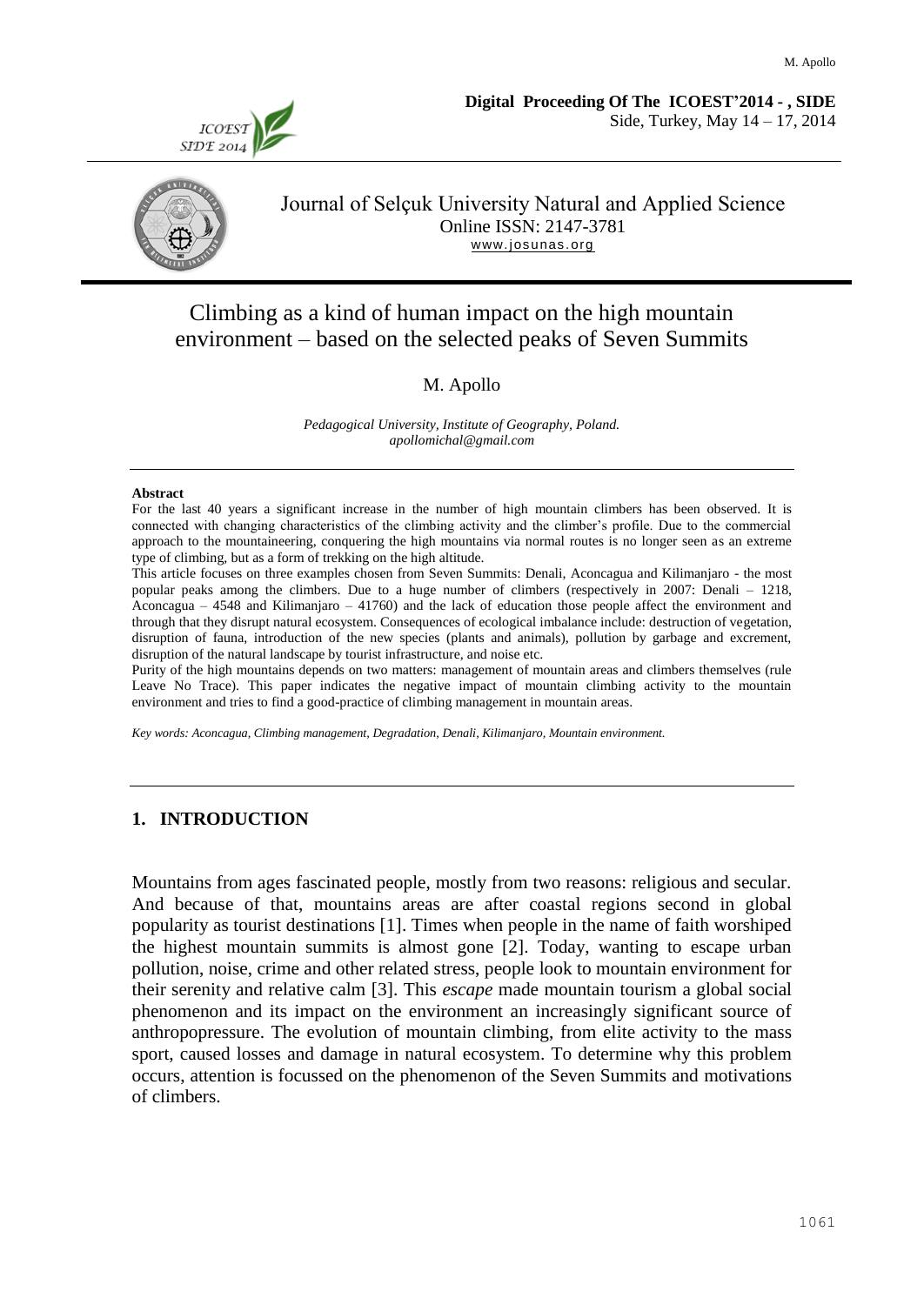## **2. STUDY AREA**

The Seven Summits term refers to the highest mountains of each of the seven continents. However, there is not seven, but (at least) nine mountain to conquer (tab. 1). This inaccuracy comes from a different perception of scientists, climbers, politicians and other people about the boundaries and regions. Mostly in two cases. (1) In case of Europe this is a the border between Europe and Asia, and a choice between Mont Blanc in Alps or Elbrus on Caucasus Mountains. (2) Similar situation is in case of Australia. When qualifying Australia only as the core of the continent, the highest peak of that continent is Mount Kosciuszko, but when speaking about the region of Australia and Oceania the highest mountain is Puncak Jaya (Carstensz Pyramid) on Papua New Guinea. This controversy comes mostly from understanding that Seven Summits term was made up by climbers not scientists. To defence this claim, note that there is no Mont Blanc on the list of Seven Summits which according to International Geographical Union not only lies in Europe, but is the highest peak of that continent. To understand this discrepancies it is necessary to go back in time to the history of mountaineering in that particular aspect.

| <b>Bass</b><br>list | <b>Messner</b><br>list | <b>Summit</b>                                    | <b>Elevation</b><br>[meters] | <b>Continent</b> | Range                   | Country     | First<br>successful<br>ascent |
|---------------------|------------------------|--------------------------------------------------|------------------------------|------------------|-------------------------|-------------|-------------------------------|
| V                   | V                      | Kilimanjaro                                      | 5895                         | Africa           | Kilimanjaro             | Tanzania    | 1889                          |
| V                   | V                      | <b>Vinson Massif</b>                             | 4897                         | Antarctica       | Ellsworth<br>Mountains  | N/A         | 1966                          |
| V                   |                        | Mount Kosciuszko                                 | 2228                         | Australia        | Great Dividing<br>Range | Australia   | 1840                          |
|                     | V                      | Puncak Jaya<br>(Carstensz Pyramid)               | 4884                         | Asia             | Maoke<br>Mountains      | Indonesia   | 1962                          |
| ✓                   | $\checkmark$           | <b>Mount Everest</b><br>(Chomolungma/Sagarmatha) | 8850                         | Asia             | Himalaya                | China/Nepal | 1953                          |
| ✓                   | ✓                      | Elbrus                                           | 5642                         | Europe           | Caucasus                | Russia      | 1874                          |
| ✔                   | V                      | Denali<br>(Mount McKinley)                       | 6194                         | North<br>America | Alaska Range            | <b>USA</b>  | 1913                          |
| V                   | ✓                      | Aconcagua                                        | 6960                         | South<br>America | Andes                   | Argentina   | 1897                          |

**Table 1.** Seven Summits List in two most popular versions.

The first conqueror of what we name today Seven Summit, and also an author of that term was American multimillionaire Richard "Dick" Bass, who as an amateur mountaineer set himself the goal to climb the highest mountain on each of the seven continents. However the originator of the idea, was not Bass but other American - William D. Hackett. Due to several circumstances (lack of funds, frostbite, etc) Hackett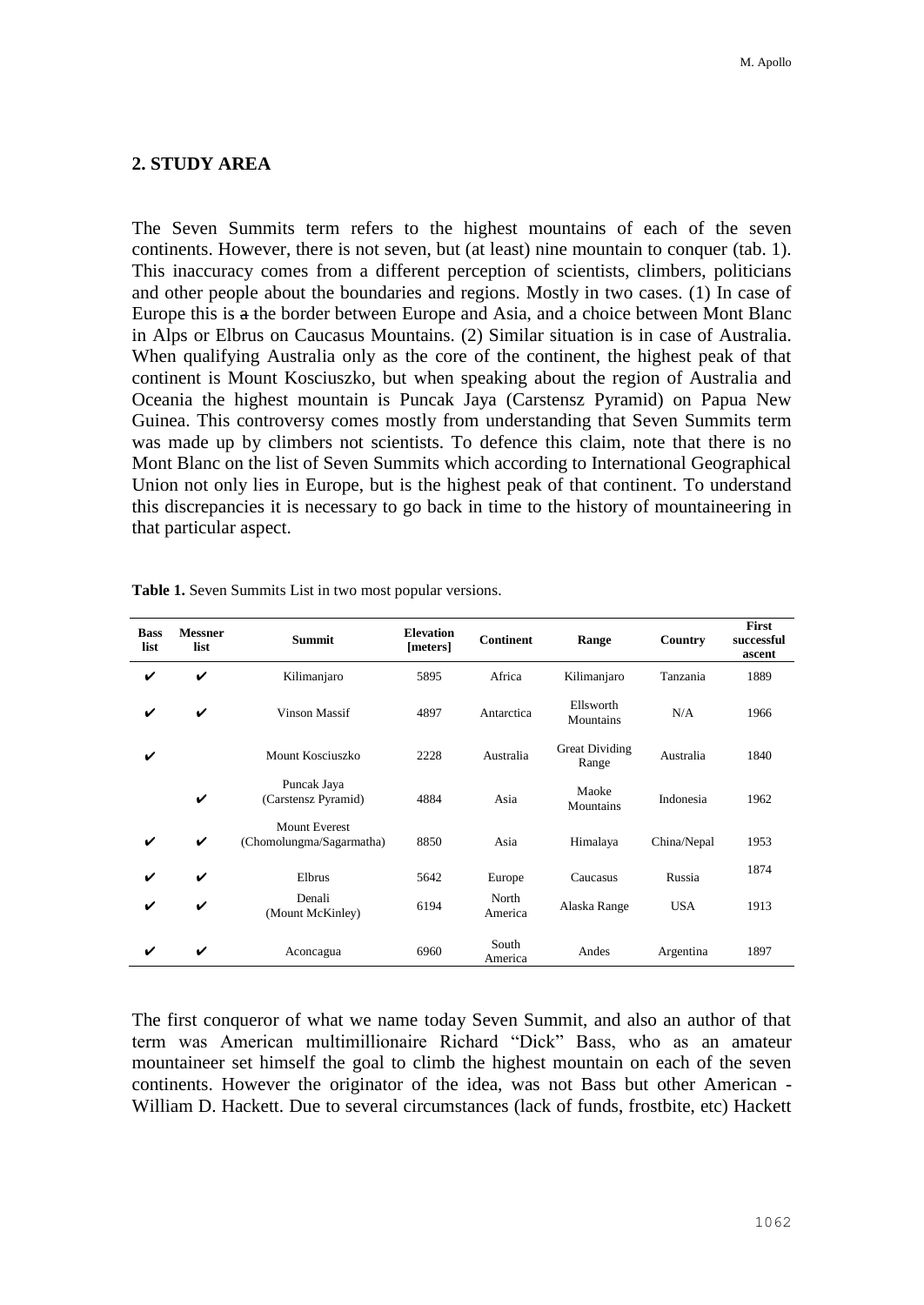climbed *only* five mountains (chronologically: Denali<sup>1</sup>, Aconcagua, Kilimanjaro, Kosciuszko, Mont Blanc). Bass completed Seven Summit quest in 1985; by climbing (chronologically): Denali, Aconcagua, Elbrus, Kilimanjaro, Mount Vinson, Mount Kosciuszko and Mount Everest. However, R. Bass list was immediately questioned by famous Italian mountaineer Reinhold Messner (the first climber to ascend all fourteen eight-thousanders which lies in Karakokum and Himalaya Range). R. Messner, who wanted to be a first conqueror of *real* Seven Summits (in his opinion) replaced Australian's Mount Kosciuszko with Indonesia's Puncak Jaya. However first person who completed Messner list, before Messner himself, was Canadian mountaineer Pat Morrow (May 7, 1986). Differences on determining highest peak of Australia or Australia and Oceania gave two lists, named after the originators 'Bass list' and 'Messner list' (also called Carstensz list). Note that, neither the Bass or the Messner list include Mont Blanc. Well known S. Bell's book *Seven Summits - The quest to Reach the Highest Point on Every Continents* also did not even mentioned about Mont Blanc [4]. However most of the mountaineers who want to complete the Seven Summits Quest also climb Mont Blanc, just in case.

A. Hajzer [5] among the criteria for selection of the Seven Summit peaks indicates:

1) physical and geological criteria,

2) political criteria,

Ē,

3) others, such as, attractiveness and difficulty of climbing, historic and cultural factors, collusion of tourism industry lobby and the opinion of authorities.

According to those criteria, it is not surprising that confused mountaineers, to be safe, climbs nine summit. However there are some, also scientists who are convinced that there are only five (like symbol of the Olympic Games which composed of five interlocking rings), three or even one continent. Also Antarctic, when look closer, without the ice cap is not the real continent but archipelago. And more important than that fact is that Mount Vinson would be placed not on the main island, but on some small one. A. Hajzer ironically concludes: *we have XXI century, we fly into space, and we do not even know how many continents we have on our beautiful Earth?*

This research area, however focus on mountains from the Seven Summit list which are common ground for all, both climbers and scientists. To show topic of this work three peaks were chosen: Denali (Mount McKinley) on North America, Aconcagua on South America and Kilimanjaro on Africa (fig. 1).



 $1$  The author is convinced of the superiority of the name Denali above Mount McKinley - already in 1975, the Alaska Board of Geographic Names changed the name of the mountain to Denali. Currently, legislative work in the United States Senate (including Senate Bill 155 from 10 of September, 2013) regarding to this changing.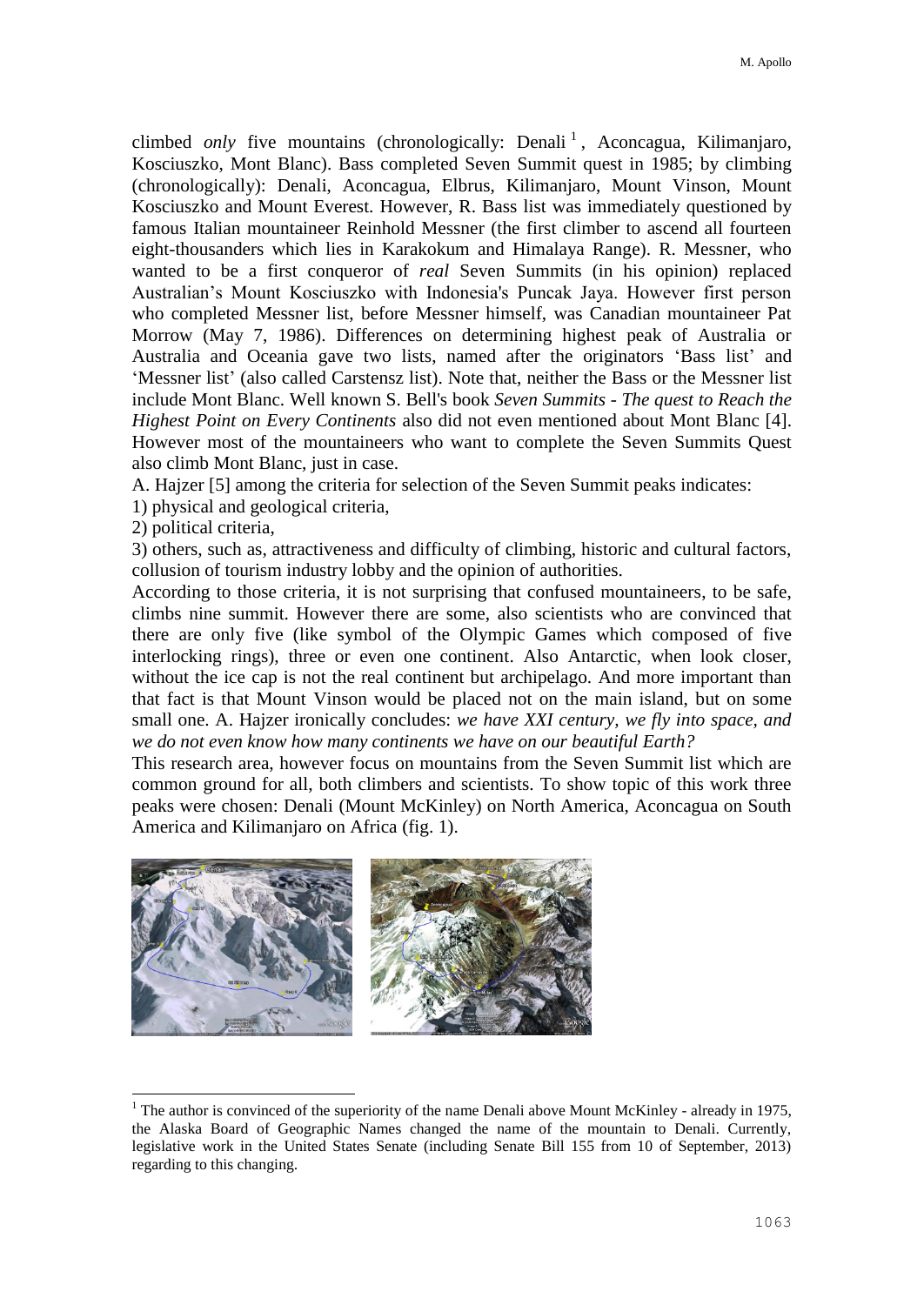

**Figure** 1. Figures represent the most popular routes (normal routes) leading to the summit (from left): Denali – West Buttress, Aconcagua – North West Ridge and Kilimanjaro – Marangu Route (Source: compiled by the author, Google Maps).

#### **3. GROWTH IN NUMBERS AND CLIMBER'S PROFILE CHANGE**

Seven Summits, the tallest and the best-know peaks on each continent, attracts a large numbers of climbers each year. Figure 2 represent the number of climbers who tried to climb Denali, Aconcagua and Kilimanjaro in each year during period between 1990- 2007. Numbers have grown to reach (respectively) 1218, 4548, 41760 climbers per year in 2007.

With the development of extreme sports people were heading to the mountains in search of new, often strong emotions and sensations. It is quite difficult (if not impossible) to specify reasons why people merge their life with high mountains. Generally, today there are two kind of people on the high mountain stage. Both groups are guided by different motives, and according to A. Maslow's [6] hierarchy of needs there are; self-sufficient climbers (*self-actualization*) and climbers using the services of paid guides (*esteem*) [7].



**Figure 2.** Changes in the number of tourists in period between 1990-2007 who wanted to climb (from left): Denali, Aconcagua and Kilimanjaro (Source: Apollo 2010).

Recently the number of climbers increased drastically. This is caused by two aspects: (1) evolution of climbing techniques and increasing physical capabilities of climbers and (2) commercial approach to this kind of activity. An increasing number of mountain climbers affects mountain environment; it affects both people (local communities) and nature (fig. 3).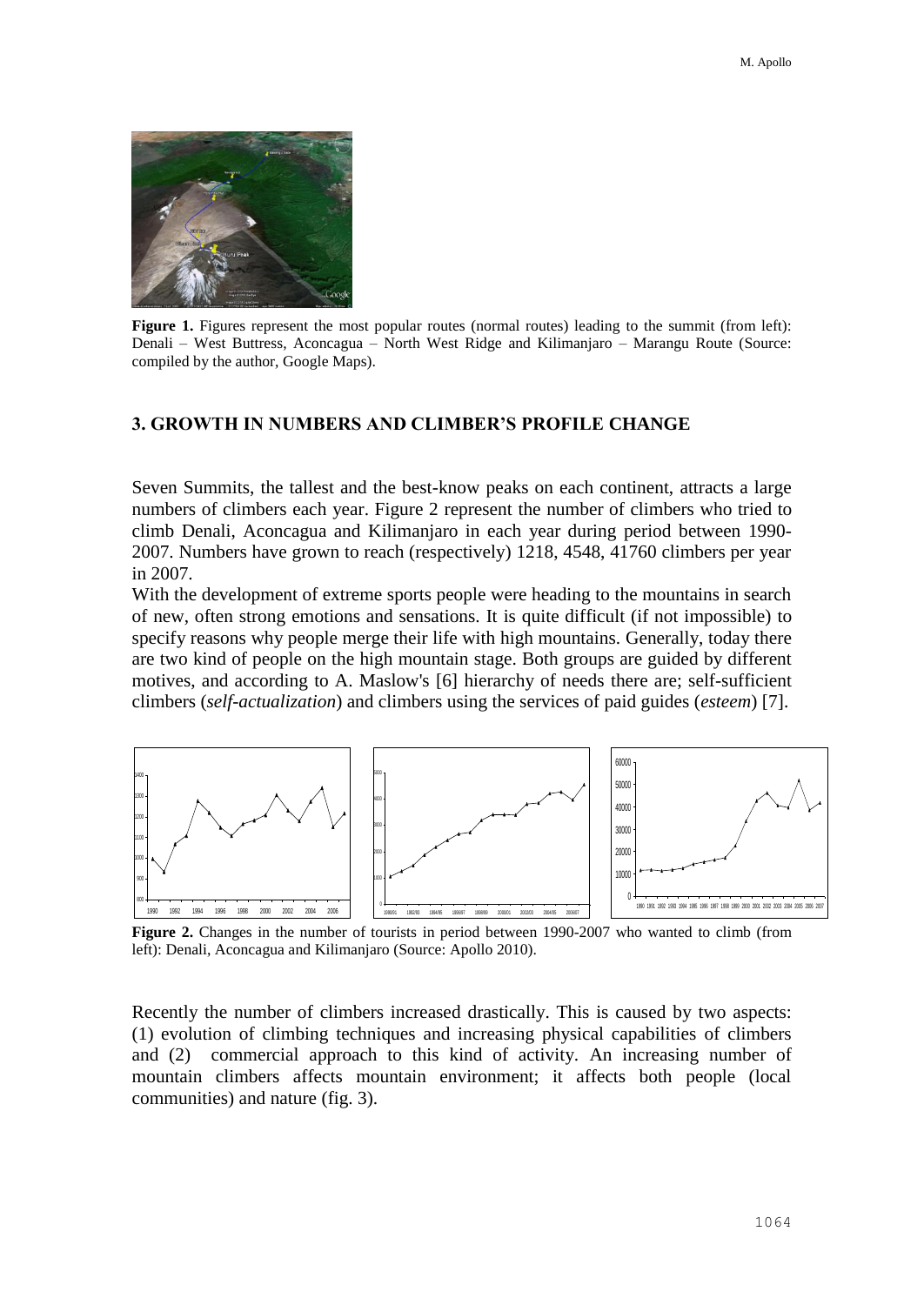

**Figure 3.** Climbing evolution and it impacts

Before the period of intensive development mountain climbing was treated as a kind of elite activity. Ethical principles, including the principles of conservation was an important part of the ethos of climbing. Unfortunately, more often *real* climbers are replaced by tourists with *oversized ambition*, aptly described by P. Morawski [2]. Mountain climbing has become a mass sport, and thus the characteristic of climbing activity and the climber's profile have changed very much. Commercial approach (agencies fees, governments permits) made that on some popular summits, like Seven Summits there can be found only rich tourists. Rich, because to gain Seven Summits need to have around 200,000 USD. This business is so big that nobody cares about impacts on natural environment and also that this kills the real spirit of mountaineering.

#### **4. EXAMPLES OF IMPACTS**

Problems on environmental impact by broadly defined climbing activity is relatively very poorly understood, mostly because research polygons are difficult to access (researches need to use climbing techniques). On the other hand traditional research methodology in faculty of biology or geography unfortunately fails in case of mountain environment [8]. There were many research studies dealing with the human impact on wildlife. Nevertheless, the impact of high-mountain climbers is poorly explained so far. Below there are presented some examples of climbers impact to natural environment of Aconcagua, Denali and Kilimanjaro.

#### *4.1. Disruption of flora and fauna, and introduction new species (plants and animals)*

Vegetation and wildlife are the main natural features altered by climbers. The mechanical damage of plants and disturbance of animals are most common impacts. Scale of transformation is quite big, because most of the times climbing season coincides with vegetation season. For example the main climbing season on Aconcagua runs from November 15 to March 15, which is a summer (December 1 - February 28/29) in the southern hemisphere, and thus plants and animals have very short time for reproduction even without people disturbing (fig. 4). Climbers, as well as all people visiting mountains destroy plants by trampling. Less than a few studies have been done about trampling and vegetation response on mountain areas, eg in USA by D. Cole [9] and in Himalayas by M. Apollo (not yet published). Therefore, all plants around camps were destroyed, eg. a whole area (ring  $\phi$ =25 meters) of the first camp on Aconcagua -Confluencia - is devoid of any vegetation [10]. However, outside the camps area occurs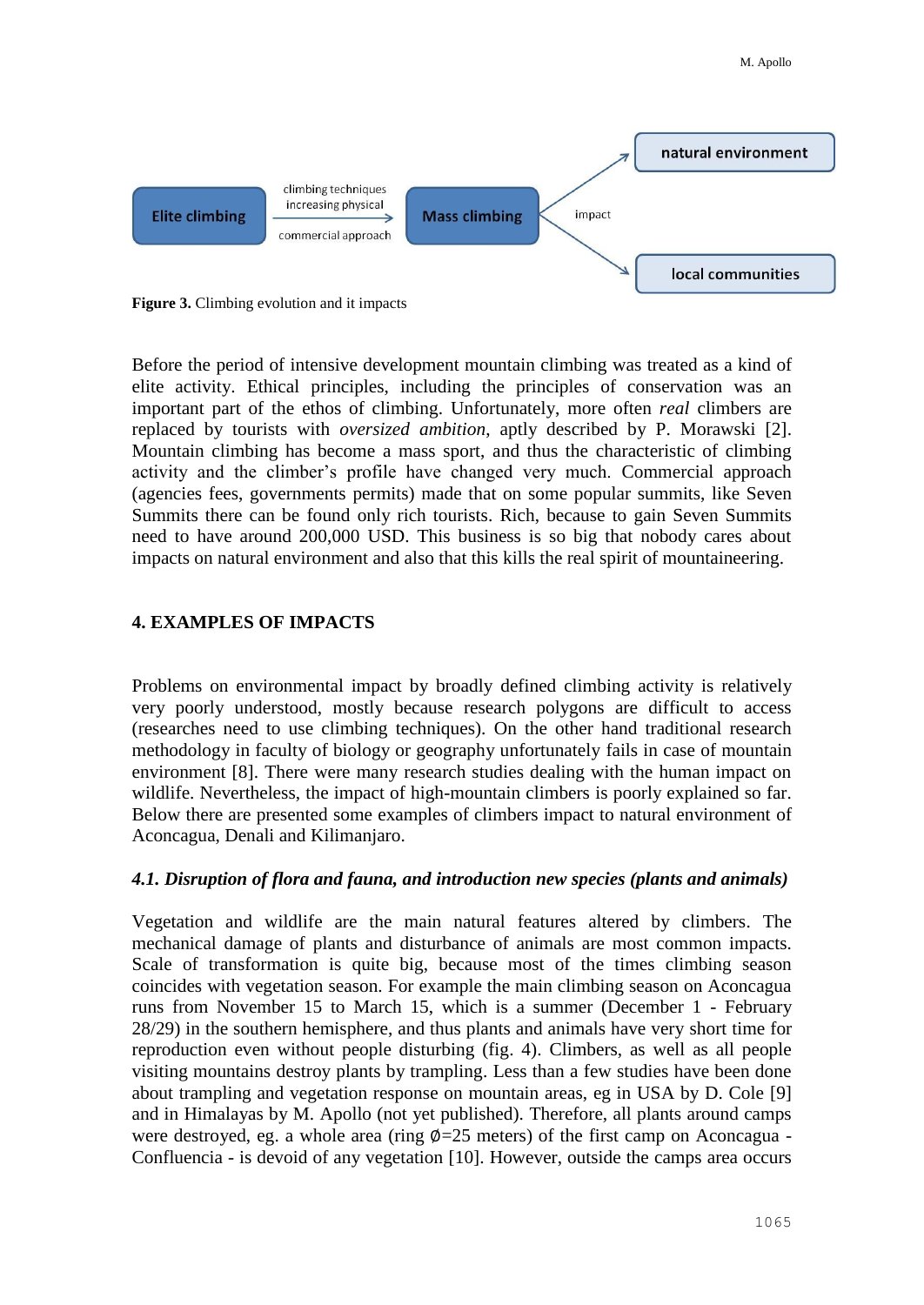a ring of abundant vegetation, which is probably related with tourists, and more specifically with the products of their urination. This relationship describes the work of J.B. Kirkpatrick [11].



**Figure 4.** The number of tourists staying in the Aconcagua massif different in seasons in a period of time 1998/99 - 2007/08.

As opposed to Denali (the whole mountain is on the nival level), on Kilimanjaro and Aconcagua tourism introduce new species of plants and animals. This is done directly or indirectly. Example of the both influences can be found on Aconcagua. Direct impact can be found on early expansion, which almost completely eliminated all bushes (fuel wood). Bushes which were used by many species of avifauna as nesting places, eg. Buff-necked Ibis (Theristicus caudatus). Intentionally or accidentally people introduced exotic species like European hare (Lepus europaeus) or rainbow trout (Oncorhynchus mykiss). Pollution of surface waters mostly by phosphorus and nitrogen leads to eutrophication of the lakes (Algae) and thus flora and fauna of lakes is changing. On the other hand, indirect impact concerns mules which are used for transportation of climbing equipment. Most of mules spends a free time and overnight on grazing on lower elevation. Later the seeds contained in their droppings are spread at a higher altitudes, and thus mules introduce new species of plants. The most common exotics are: field bindweed (Convolvulus arvensis), common dandelion (Taraxacum officinale), hedge mustard (Sisymbrium officinale), saltcedar (Tamarix ramosissima) [10].

#### *4.2. Pollution by garbage and excrements*

The practice of dumping unwanted materials might not be a problem if rapid breakdown of such materials occurred, if campsites were large in relation to the numbers of users, or if the number of users were small [12]. Unfortunately, this happen very rarely, especially on popular summits (fig. 2). Alpine regions have typically slow decomposition and decay of materials. Several researchers as well as many climbers noted, that on high elevation even paper may take several years to disintegrate, and discarded cans may remain intact for many decades [12].

Kilimanjaro, one of the most busiest mountain in the world for many years was called white mountain after glaciers flowing down from the top, but recently many people call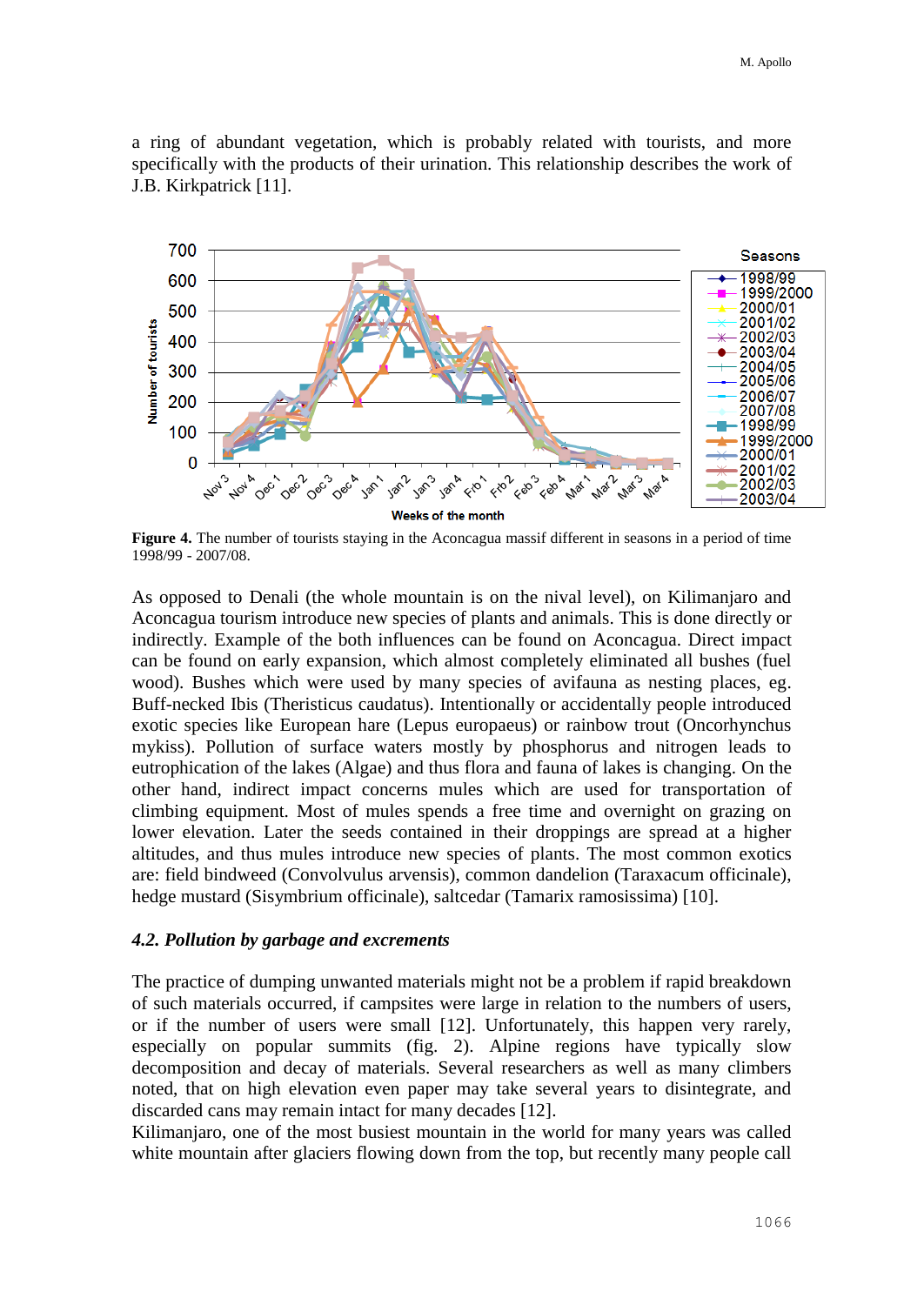it dirty mountain. During the period between 1977-2007 Kilimanjaro National Park has been visited by more than half a million people. It is clear that after 627,976 tourists will be a lot of garbage [7]. In 1993, two ordinary tourists during their climbs by Marangu Route, which is the most popular route on Kilimanjaro collected approx 4500 pieces of garbage (include all kinds of packaging, cigarette butts, wrappers, plastic bottles and other). It is worth to note that there was garbage raised from the path only [13]. With the increase of number of tourists the size of garbage also has increased, from 87 tons in 2003 to 125 tons in 2006. However, the authorities has improved efficiency of garbage disposal from 64% in 2003 to 94% in 2006 [14].

|                          | Feasibility                                                            | Effectiveness                                        | Cost to expedition                           | Comments                                                         |
|--------------------------|------------------------------------------------------------------------|------------------------------------------------------|----------------------------------------------|------------------------------------------------------------------|
| <b>Burn</b>              | Usually high                                                           | Incombustible<br>material remains                    | Low                                          | Incomplete<br>solution                                           |
| Cover with rocks<br>etc. | Usually high, but<br>not feasible on<br>snow- or ice-<br>covered sites | Low if<br>subsequently<br>uncovered                  | Modest effort cost                           | Unsatisfactory<br>unless very<br>thoroughly<br>covered           |
| Bury in crevasse         | High if near<br>sustainable<br>crevasses                               | Good until<br>materials<br>subsequently<br>reappears | Low effort cost if<br>near crevasse          | May by only<br>practical policy<br>available on<br>glacier sites |
| Bury on or of site       | High if ground is<br>suitable for<br>digging pits                      | Good in well-<br>chosen and $-$<br>managed sires     | Effort and<br>transport costs may<br>by high | Best solution if<br>well managed                                 |

**Table 2.** Comparison of four garbage disposal practices (after Cullen 1986).

Purity in high mountains depends mainly on climbers visiting them (rule Leave No Trace), however, no climber can be blamed for leaving behind human faeces (if there is no special treatment), because the process of excretion can not be stopped. If the administrator of mountain regions will not do anything with that base case, some of the cleanest areas of the world will change forever. Every mountain from Seven Summit List is different in many ways, so each management has to find own way of disposal human faeces. In the recent years the number of climbers who try to climb at least one peak from the list has increased dramatically, so disposal of human waste has becomea huge problem. Unfortunately not every mountain management like Kilimanjaro National Park, Aconcagua Provincial Park or Denali National Park are doing fine (tab. 3).

Based on the formula elaborated by M. Apollo [15] it was calculated quantitative values of human faeces and urine remaining after climbers per year in 2007. According to this research and calculations only in 2007, there remained on Denali (tab. 4), Aconcagua (tab. 5) and Kilimanjaro (tab. 6) (respectively): 700 kg (39,500 l), 582 kg (57,000 l) and 9 t (0.5 million l) of faeces (urine) after climbers. These numbers can not be trivialized, mostly because human waste carry harmful micro-organisms and leaving them in natural areas can result in contamination of water supplies and soils, and lead to diseases [15]. As example, the salmonella bacterium that infects many species of animals may survive in the environment for a long time. Studies show that buried 20 cm below the surface of the earth it can survive up to 51 weeks [16]. Also, they look very unpleasant.

**Table 3.** Human feces and urine remaining on chosen peaks of Seven Summits in a period of time 1990-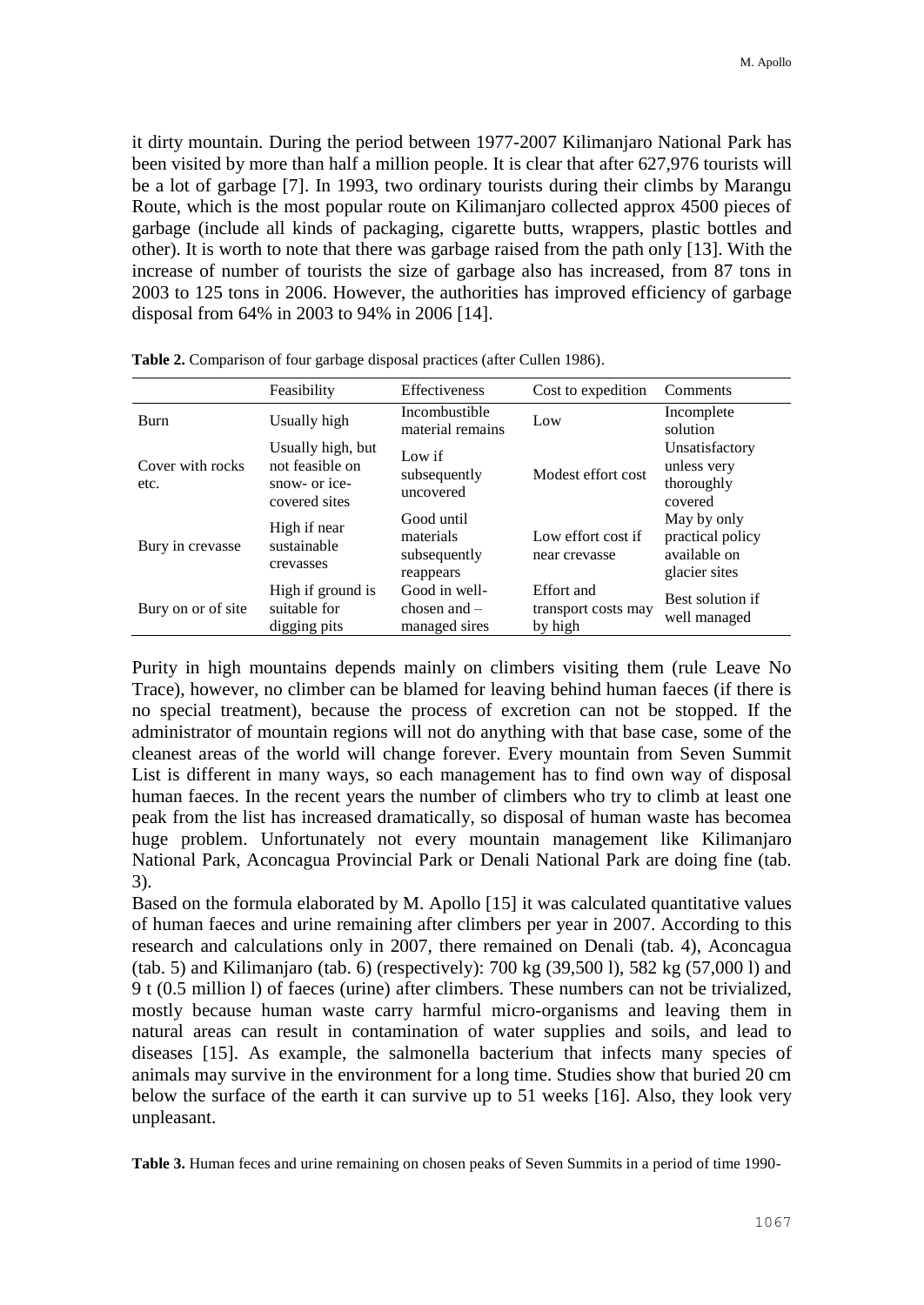| Summit      | No of climbers in a period of time 1990-2007 | Feces [kg] | Urine $[1]$ |
|-------------|----------------------------------------------|------------|-------------|
| Denali      | 21.125                                       | 12.168     | 684.450     |
| Aconcagua   | 53.676                                       | 6.870      | 386,467     |
| Kilimanjaro | 480.195                                      | 107.563    | 6,050,457   |

2007 (after Apollo 2014).

**Table 4.** Human feces and urine remaining on Denali after 1218 tourists in 2007 (after Apollo 2014).

| Camp  | Toilet         | Residence time in the camp | Feces [kg] | Urine $[1]$ |
|-------|----------------|----------------------------|------------|-------------|
|       | Yes            |                            | 116.928    | 6,577.2     |
| Н     | No             |                            | 38.976     | 2,192.4     |
| Ш     | N <sub>0</sub> | 2                          | 77.952     | 4,384.8     |
| IV    | Yes            | 8                          | 311.808    | 17,539.2    |
| V     | N <sub>0</sub> | 4                          | 155.904    | 8,769.6     |
| Total |                |                            | 701.568    | 39,463.2    |

**Table 5.** Human feces and urine remaining on Aconcagua after 4548 tourists in season 2006/2007 (after Apollo 2014).

| Camp  | Toilet         | Residence time in the camp | Feces [kg] | Urine $[1]$ |
|-------|----------------|----------------------------|------------|-------------|
|       | $Yes*$         |                            | 436.608*   | 57,304.8*   |
| Н     | $Yes*$         | 8                          | 1,164.288* | 16,372.8*   |
| Ш     | N <sub>0</sub> |                            | 145.536    | 16,372.8    |
| IV    | N <sub>0</sub> |                            | 291.072    | 8,186.2     |
|       | N <sub>0</sub> |                            | 145.536    | 4,093.2     |
| Total |                |                            | 582.144    | 57,304.8    |

\*not included in total - 100% excrements are removed from this toilets out from the mountain.

**Table 6.** Human feces and urine remaining on Kilimanjaro after 41760 tourists in 2007 (after Apollo 2014).

| Camp  | Toilet | Residence time in the camp | Feces [kg] | Urine $[1]$ |
|-------|--------|----------------------------|------------|-------------|
|       | Yes    |                            | 1,336.32   | 75,168      |
| П     | Yes    | $\mathcal{D}$              | 2.672.64   | 150,336     |
| Ш     | Yes    | 3                          | 4,008.96   | 225,504     |
| IV    | Yes    |                            | 1,336.32   | 75,168      |
| Total |        |                            | 9.354.24   | 526,176     |

According to D.N. Cole *at al* [17] its recommended few strategies for managers when dealing with human waste:

- 1. Reducing use (prohibiting or limiting the numbers of visitors),
- 2. Modifying the location of use (locate facilities on durable sites),
- 3. Modify type of use and visitor behavior (education),
- 4. Increase resistance of the resource (provide sanitation infrastructure),
- 5. Maintain or rehabilitate the resource (remove waste from toilets),
- 6. Punish for breaches of the rules (high fines).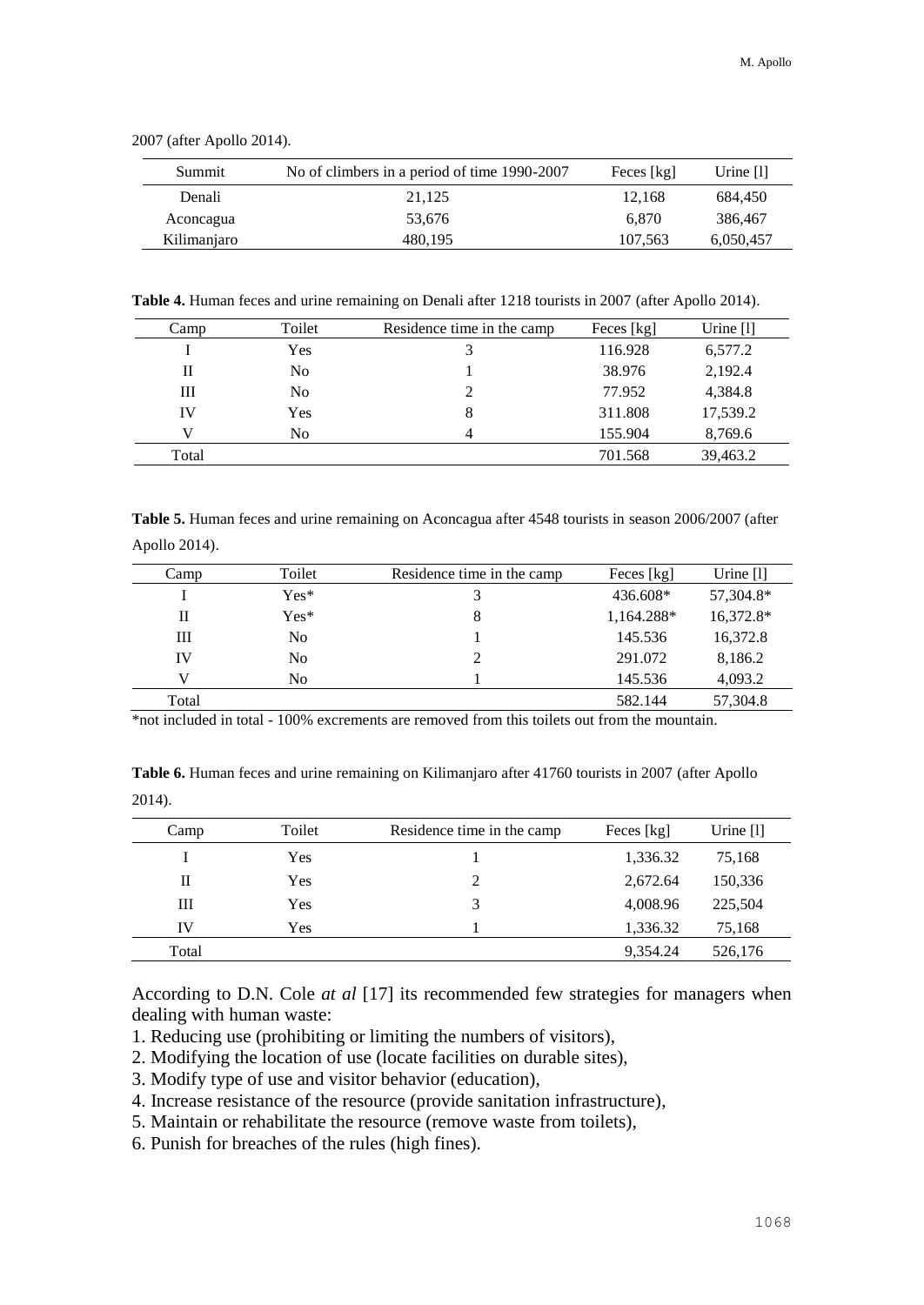# **5. THE TYPES OF INTERACTIONS AND THEIR CLASSIFICATION (TYPOLOGY)**

According to Access Fund human impact zones in climbing areas can be divided into 6 zones: (1) the approach zone, (2) staging area, (3) the climb, (4) the summit, (5) the descent zone, (6) camping or bivouac [18]. In each zone climber can affect on natural environment by:

- a) anthropogenic landslides
- b) anthropogenic microforms on rocks
- c) trampling
- d) vegetation damage
- e) introducing new spices (plants and animals)
- f) disturbance or attracting animals
- g) disruption of the natural landscape by tourist infrastructure
- h) left behind climbing equipment
- i) pollution by garbage and excrements
- j) noise.

And through it affects the main elements the natural environment: geological substrate, land relief, water, vegetation cover, soil, fauna and the landscape. Figure 5 shows complex system of environmental impacts caused by climbers.



**Figure 5.** Complex system of environmental impacts caused by climbers

#### **4. CONCLUSION**

Researches about fragile mountain environment are very important. Mostly because once injured such environment will suffer for ages. The lack of understanding of the nature conservation methods leads to disobeying the restrictions, which are considered to be oppressive and irrational. Only cooperation between authorities and climbing organizations is a crucial point determining the efficiency of management process. Workshops, conferences, fieldtrips and climbing schools create a excellent opportunities to share the knowledge on both nature conservation and climbing activity [8]. If we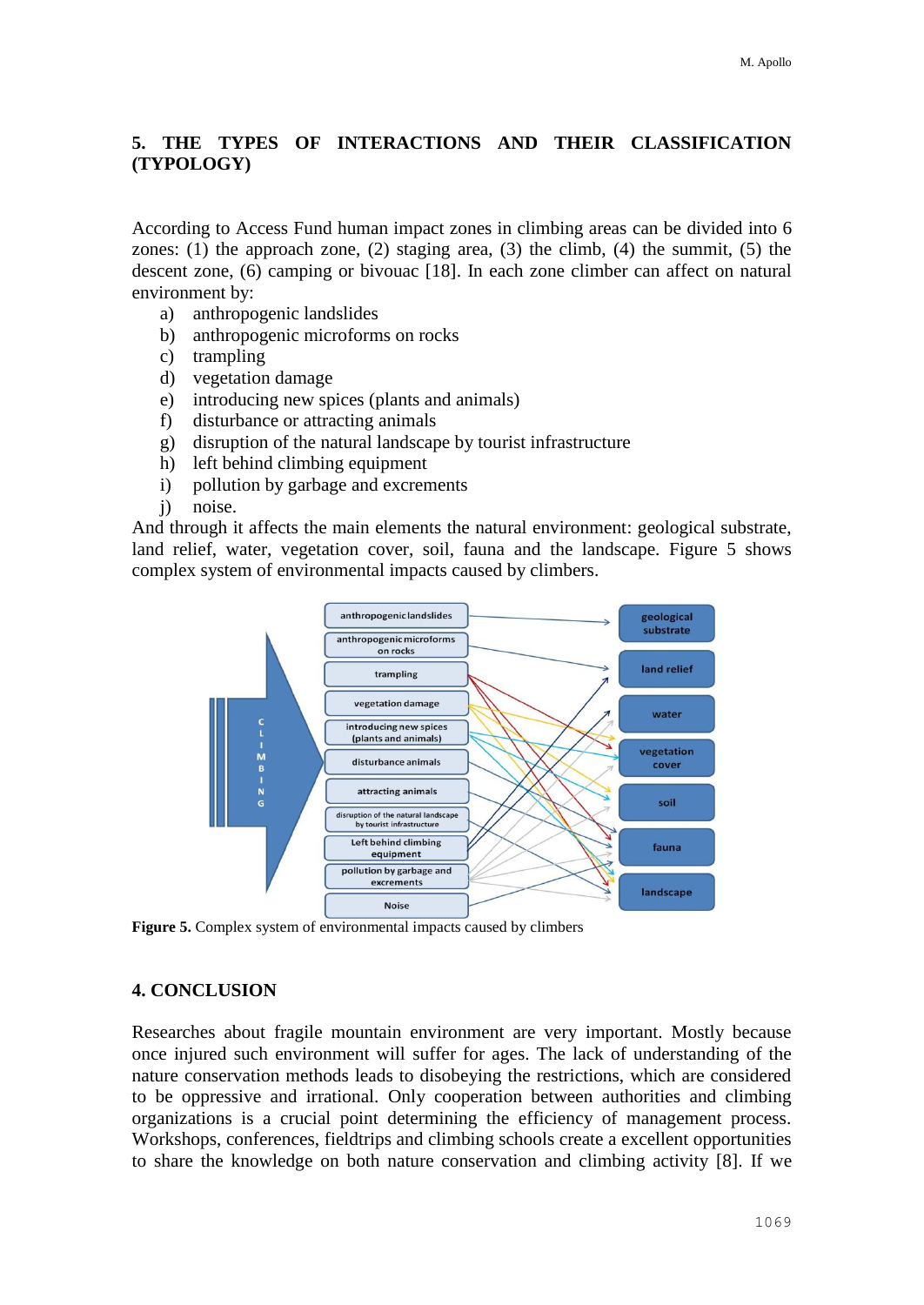want to keep mountains nature and wildlife in today's conditions for other generations we have to develop ways to control. However, if control is suppose to act correctly it have to be composed of two factors:

1. Control by authorities - respected and enforced set of rules, however supported by studies and based on system solutions.

2. Self control - the information on all restrictions should be quite well accessible on websites, in guidebooks, and as well as directly in the field (billboards, signs, etc). **ACKNOWLEDGMENT**

Funds for this work was provided by the Pedagogical University of Cracow. I would like to thank to professor Wiaczeslaw Andrejczuk (Department of Regional Geography and Tourism, University of Silesia) for valuable comments and advice.

#### **REFERENCES**

- [1] Z. Mieczkowski, Environmental issues of tourism and recreation, University Press of America Inc., Lanham, 1995.
- [2] M. Apollo, 2011. Mountaineering. The highest form of mountain tourism a multifaceted phenomenon [text in polish]. In Narod. Spoleczenstwo. Kultura, ed. SJ.T. Homa, L. Bandola, K. Daraz-Duda, pp. 317-326. Cracow: Episteme.
- [3] P. Godde, M. Price, F.M. Zimmerman, Tourism and development in mountain regions, CABI Publishing, New York 1999.
- [4] S. Bell, Seven Summits The quest to Reach the Highest Point on Every Continents, Random House, New York, 2006.
- [5] A. Hajzer, Seven Summits [text in polish], Stapis, Katowice, 2011.
- [6] A. H. Maslow, Motivation and Personality, Harper & Row Publishers Inc., New York, 1954.
- [7] M. Apollo, 2010. Anthropopressure Mountaineering on the Example of Kilimanjaro [text in polish]. In Annales Universitatis Paedagogicae Cracoviensis, ed W. Wilczynska-Michalik, R. Gasek, Cracow: Studia Geographica. Pedagogical University in Cracow. pp. 30-39.
- [8] M. Jodlowski. Good-practice manual of climbing management in protected areas [text in polish], Instytut Geografii I Gospodarki Przestrzennej UJ, Cracow, 2011.
- [9] D. N. Cole, 1995. Experimental trampling of vegetation. I. Relationship between trampling intensity and vegetation response. Journal of Applied Ecology, no 32, pp. 203-214.